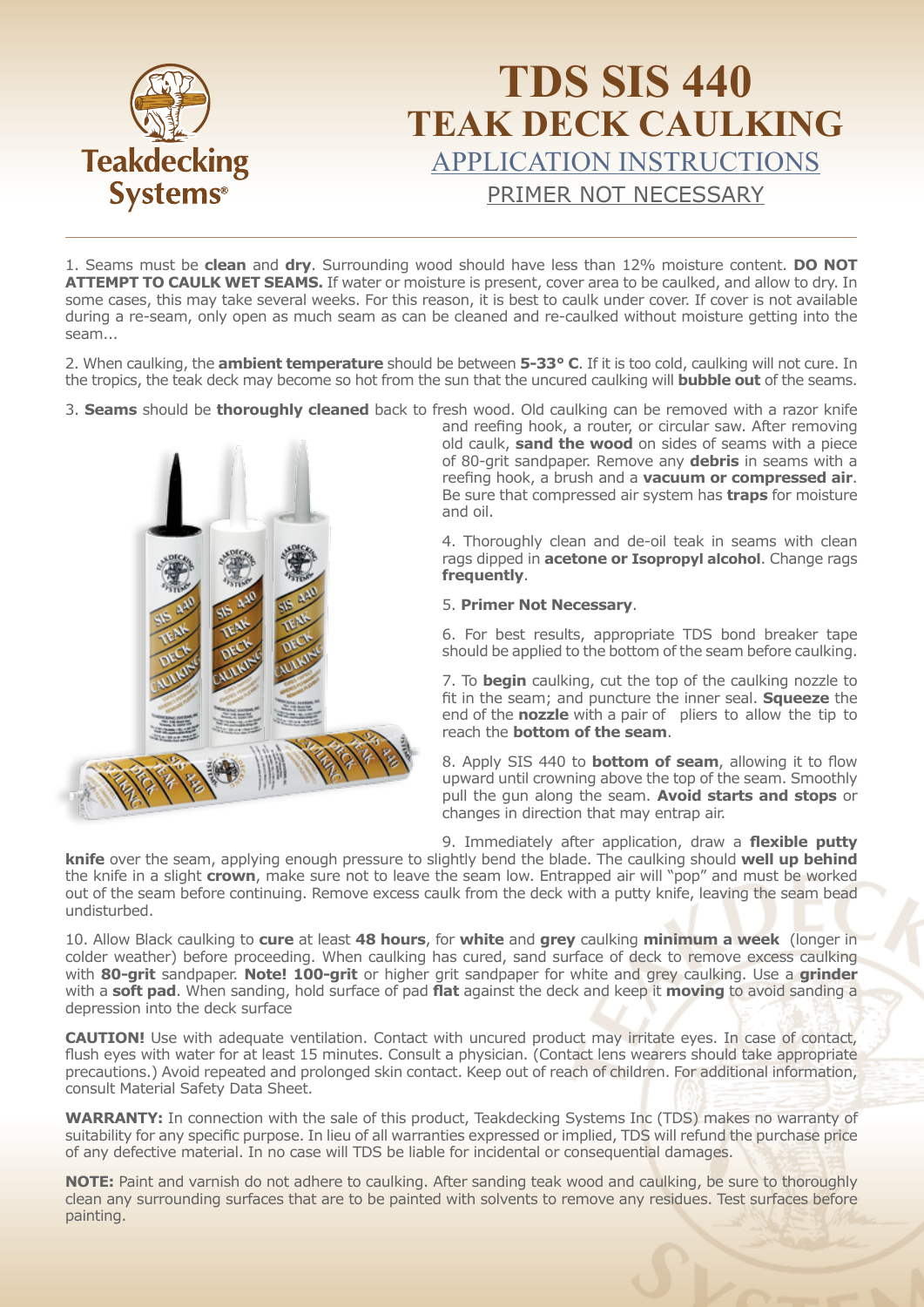

### **PRODUCT INFORMATION SHEET TDS SIS 440 TEAK DECK CAULKING**

- \* One-Part Silane Polymer Adhesive/Sealant Neutral Cure
- \* No Primer Necessary

**DESCRIPTION:** TDS Deck Sealant is a one-part, paste-like neutral cure system which when exposed to moisture in the air reacts to form a tough, flexible solid rubber compound. The sealant is a thixotropic material, which does not sag during cure, and, when cured, has excellent temperature stability and chemical resistance. Because the sealant is neutral cure, it is non-corrosive to all substrates.

#### **SAFETY AND RELIABILITY: During cure, the sealant may irritate eyes. Care should be taken to read all caution labels and statements.**

| <b>PROPERTIES</b>       |                     | <b>PHYSICALS</b>            |      |  |
|-------------------------|---------------------|-----------------------------|------|--|
| Color                   | Black, White & Gray | Durometer (Shore A)         | 30   |  |
| <b>Specific Gravity</b> | 1.2                 | Tensile Strength<br>300 psi |      |  |
| <b>Viscosity</b>        | Thixotropic Paste   | Elongation                  | 350% |  |
| Tack-Free Time          | 20-40 minutes       |                             |      |  |
| <b>PACKAGING:</b>       |                     |                             |      |  |
| IN CARTRIDGES           | <b>IN SAUSAGES</b>  | IN 5 GAL. (US) PAIL         |      |  |
| 10.3 fl.oz. (305ml)     | 20 fl. oz. (592ml)  | 4.5 US gal. (17l)           |      |  |

### **SHELF LIFE & STORAGE:**

Stored in a dry area at temperatures between 0°C - 26°C in the provided cases, the sealant has a shelf life of eighteen /18 months from the date of production. Note! Product date code on packaging is batch code and date of manufacture.

#### **HANDLING SUGGESTIONS:**

1.) Read and follow instructions printed on the packaging.

2.) Paint and varnish do not adhere to caulking. After sanding, small particles of polymer from teak dust or other dust residue from the caulk may cause contaminations in wet paint. Thoroughly vacuum off teak dust and clean surfaces with proper solvents before painting to avert paint issues.

3.) Should you not completely empty the packaging in which the sealant was shipped, simply extrude approximately 4mm beyond the tip, let cure, and you have a ready-made plug that can be pulled out easily when use is required again after a temporary work stoppage.

4.) CLEANUP: Use mineral spirits to clean your hands and tools from caulk. N**EVER USE MINERAL SPIRITS IN TEAK SEAMS** (acetone or Isopropyl alcohol only).

**NOTICE:** The information herein is based on data available to us, and is believed reliable. Since the use of this product is beyond our control, there is no expressed or implied warranty of results, or that such use will not infringe on any patents. The product is furnished on the condition that the user will determine its suitability, and that the user assumes all legal responsibility, and that neither seller nor manufacturer shall be liable for any injury, loss, damage or consequential loss, arising from use or inability to use the product. We make no guarantee that the suggested health and safety precautions will be adequate for all individuals and/or situations.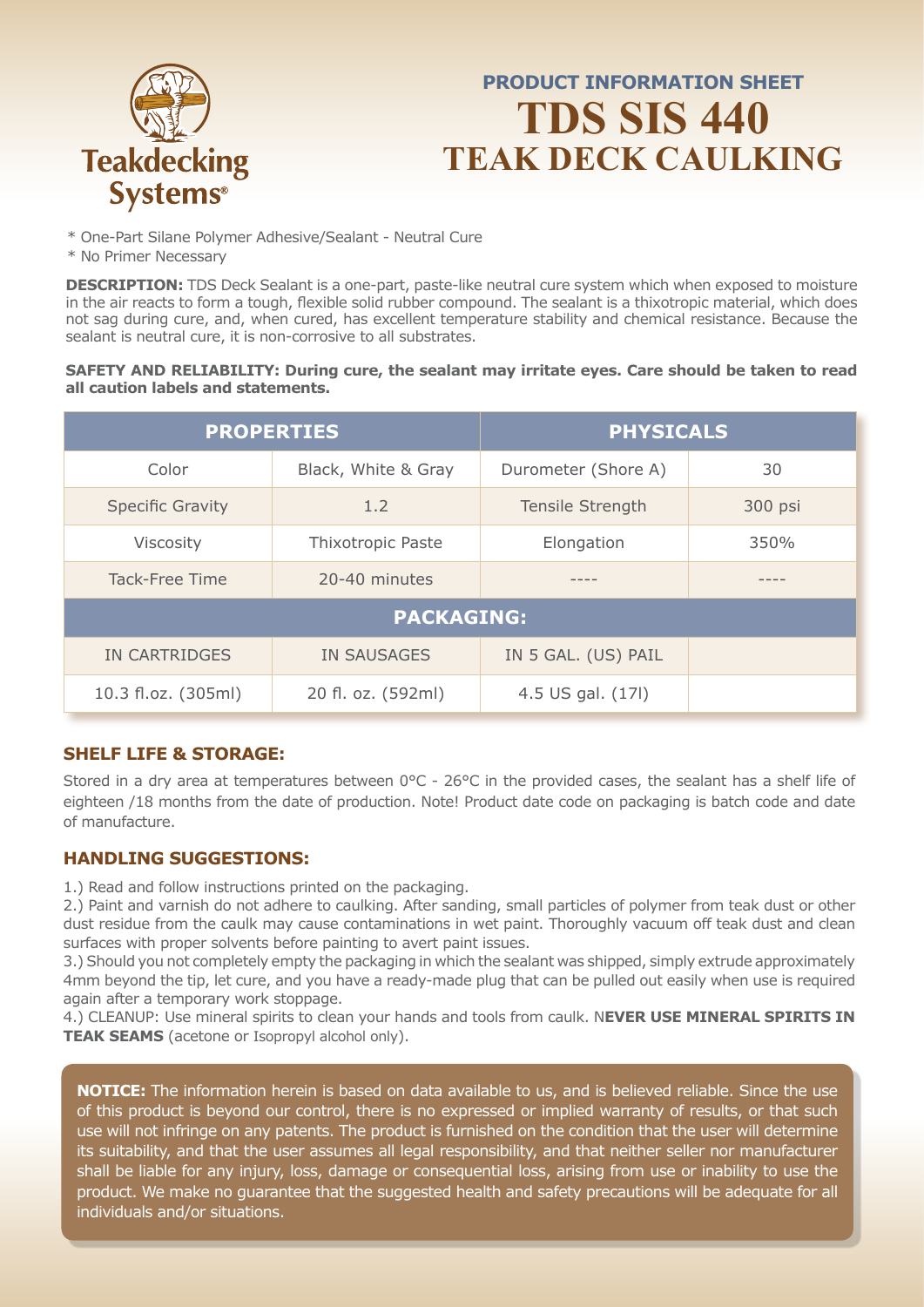

## **WHY SEALANTS FAIL**

### THE PROPER COMPOSITION OF A CAULK SEAM

\* **Preparation of seam** – All surfaces of the seam must be dry, dust free, and cleaned with acetone on a rag to remove any contaminants that would thwart proper adhesion. Isopropyl alcohol may be used, but acetone is strongly recommended. Do not use de-natured alcohol, as this will cause separation of the seam from the substrate after curing.

\* **Seam design** – Three sided adhesion will limit the amount of movement that a seam can accept before failing. TDS recommends applying bond breaker tape at the base of every seam to create two-sided adhesion, which allows the sides of the seam to work independently from the bottom, increasing flexibility.

\* **Complete filling of seam** - Seam must be completely filled from top to bottom, without voids or air bubbles, allowing sealant to adhere to sides of seam. Please see our sealant application instructions for the proper procedure to minimize chance of seam failure.

\* **Atmospheric conditions during curing** – Sealant should be applied at a time of day when the seam surface is cool and will not experience extreme temperature or moisture changes.



\* Use of polyurethane bond breaker tape aids to achieve 2-sided adhesion. The bottom of the caulk seam should be able to move at the base of the seam, as the deck flexes and works.

#### SEAM COMPOSITION NOT RECOMMENDED BY TDS



\* Use of a backer rod does not ensure a good, tight seal at the base of the seam.

\* A proper caulk seam must be filled entirely to the bottom. This is achieved by forcing the tip of the caulk gun close to the bottom of the seam when filling. Drag a putty knife at a 30 degree angle to smooth the excess caulking into the seam applying pressure to slightly bend the blade. Scrape up the excess caulk leaving the caulk bead proud of the deck.